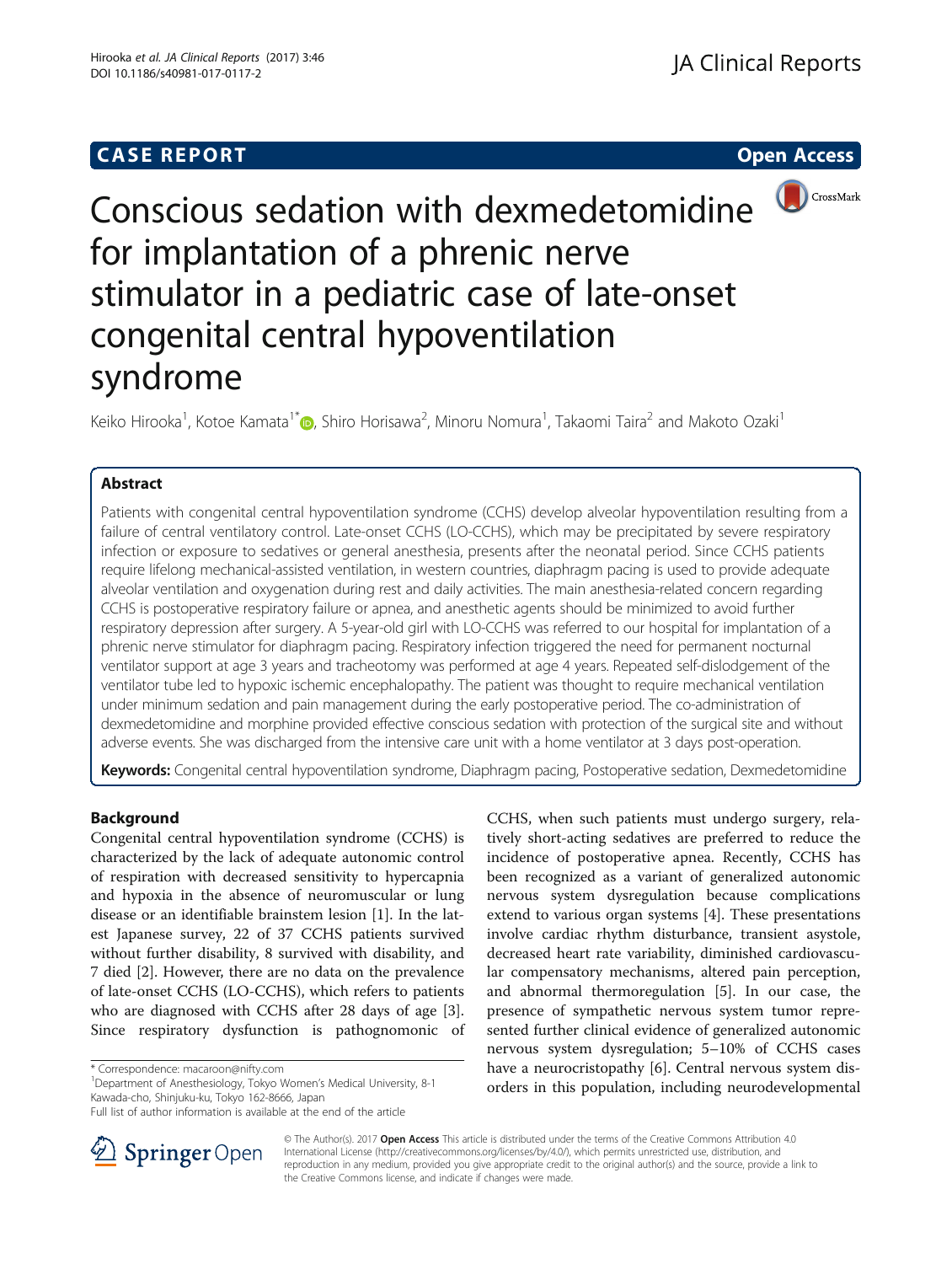defects, may affect the decision-making process regarding anesthesia.

Patients with CCHS require lifetime ventilation support to avoid pulmonary hypertension and cor pulmonale, which results from a prolonged period of hypoxia. Diaphragm pacing, as an alternative to a mechanical ventilator that can eliminate the need for positive pressure ventilation (PPV), has been shown to improve quality of life and extend survival in patients with advanced respiratory muscle weakness [\[7\]](#page-4-0). Nevertheless, this surgical treatment has seen only limited use in eastern Asian countries, including Japan; in fact, a device that is specially made for phrenic nerve stimulation can only be obtained by private import. There has been only one report of a CCHS patient who underwent diaphragmatic pacing in Japan, but the patient details were not provided [\[2](#page-4-0)]. As Taira et al. proposed, diaphragm pacing by stimulation of the phrenic nerve with a spinal cord stimulator could be a substitute for such a device [\[8\]](#page-4-0).

In this report, we present a pediatric case of LO-CCHS who underwent implantation of a phrenic nerve stimulator for diaphragm pacing. Due to her history of repeated self-dislodgement of a ventilator tube, which was associated with her mental retardation, postoperative sedation that protected the surgical site without severe respiratory depression was considered to be required during the early postoperative period.

### Case presentation

#### Pre-operative course

A 5-year-old, 17-kg girl, who had been diagnosed elsewhere as LO-CCHS and who had required nocturnal PPV through a tracheostomy since the age of 4 years, was referred to our hospital for implantation of a phrenic nerve stimulator for diaphragm pacing. She was born at 40-week gestation and weighed 3170 g without fetal distress. She did not show any developmental disability until the age of 2 years, when irregular breathing during sleep was recognized. Behavioral disorders, such as self-mutilation, also became evident. She was diagnosed with complex sleep apnea syndrome and noninvasive bi-level positive airway pressure was introduced. Repeated respiratory infection, which frequently caused hypoventilation while she was asleep, triggered the need for permanent nocturnal PPV. Self-dislodgement of the ventilator tube associated with her mental retardation led to hypoxic encephalopathy. Tracheotomy was performed at age 4 years for chronic home mechanical ventilation. Though progressive hypoventilation extended into the daytime, the patient refused ventilator support and managed disconnection of the respiratory circuit when she was awake. Finally, the other institution gave a diagnosis of LO-CCHS. There was no response to respiratory stimulants, including theophylline and progesterone.

At the initial evaluation at our hospital, pure oxygen  $(0.12-0.25)$  L/min) was supplied through a speech cannula during the daytime if it was acceptable to her. PPV was managed during the nighttime with a Trilogy 200 Plus™ (Philips Respironics GK, Tokyo, Japan) in synchronized intermittent mandatory ventilation (SIMV) mode as follows: respiration rate of 20 breaths/min, positive end-expiratory pressure (PEEP) of 5 cm  $H_2O$ , tidal volume of 160 mL, and inspiratory phase time of 0.8 s. Her peripheral venous blood gases on room air without ventilator support were pH 7.1,  $PO_2$  24 mmHg,  $PCO_2$ 116 mmHg, and  $HCO<sub>3</sub>$  41.9 mmol/L. She showed neither carbon dioxide narcosis nor overt respiratory distress even though her  $ECO<sub>2</sub>$  level was 60–85 mmHg. Preoperative computed tomography revealed a posterior mediastinal tumor, which was suspected to have originated from the sympathetic nervous system, such as neuroblastoma or ganglioneuroma. Because this tumor did not compress the pulmonary artery or trachea, and thus was not considered to have affected her hemodynamics or respiratory status, further investigation has not been performed before operation. Echocardiography confirmed that her cardiac function was preserved. Additionally, lactic acidosis and 3-hydroxy-3 methylglutaric acidemia, which suggest potential mitochondrial dysfunction, were observed at a preoperative examination, but definitive diagnoses were not obtained. After approval by the ethics committee at our institution, a multidisciplinary conference was held to discuss the perioperative strategy for our patient. Based on a consideration of her mental status, mechanical ventilation under minimum sedation during the early postoperative period was deemed to be required to stabilize the surgical site. She was classified as American Society of Anesthesiologists Physical Status Class 3.

#### Anesthesia

No premedication was given. On the day of the operation, the patient received her usual morning doses of valproic acid (200 mg) and levocarnitine (100 mg). She arrived at the operating room in a wheelchair without a ventilator. The standard American Society of Anesthesiologists monitoring devices were attached, and inhalation was induced via the tracheostomy using an increasing concentration of sevoflurane. Atropine  $(0.3 \text{ mg})$ , midazolam  $(1 \text{ mg})$ , fentanyl  $(30 \text{ µg})$ , and rocuronium (20 mg) were given. The tracheotomy tube was then replaced by an endotracheal tube to facilitate surgical intervention. General anesthesia was maintained with sevoflurane and remifentanil. Acetate Ringer solution containing 5% dextrose was prepared to prevent hypoglycemia and lactic acidosis; the blood glucose level was 181–192 mg/dL, and the lactate level was 1.3– 3.5 mmol/L. Volume control ventilation (VCV) with a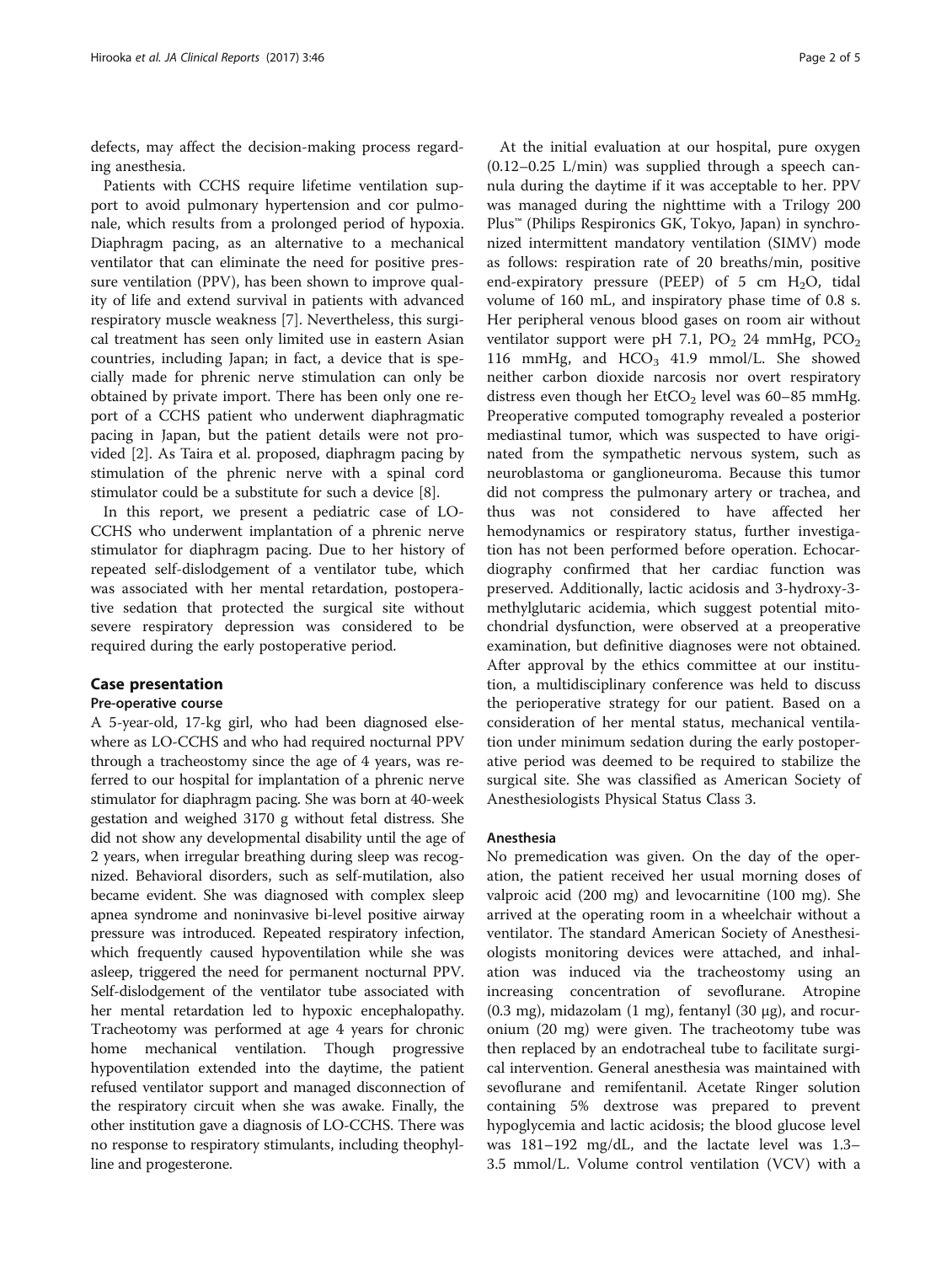tidal volume of 120 mL and a respiratory rate of 14 breaths/min was adopted to achieve an  $EtCO<sub>2</sub>$  level over 45 mmHg.

The operative procedure was based on a previous report of diaphragm pacing by stimulation of the phrenic nerve with a spinal cord stimulator in patients with central hypoventilation syndrome [[8\]](#page-4-0). Linear horizontal skin incisions about 3 cm long were made bilaterally 2 cm rostral to the clavicle, crossing the posterior border of the sternocleidomastoid muscle (SCM). After the dissection of subcutaneous tissue and medial retraction of the SCM, sugammadex (80 mg) was given for phrenic nerve identification. The anterior scalene muscle and the phrenic nerve were identified over the scalene muscle by monopolar electrical stimulation (5 Hz, 0.1 ms pulse width, 1–10 V) with muscle contraction of the diaphragm. The nerve sheath of the phrenic nerve was carefully dissected about 1 cm in length. A quadri-polar stimulating electrode was placed across the phrenic nerve and fixed with sutures to the surrounding connective tissue. Two seconds of phrenic nerve stimulation could induce a tidal volume of about 120 mL. An implanted pulse generator (IPG) (Brio Dual 8; Abbott Laboratories, Chicago, IL, USA) was placed under the fascia of the right abdominal rectus muscle. The generator and electrodes were connected by extension leads via subcutaneous tunnels. Approximately 2 h before the end of surgery, dexmedetomidine infusion was commenced at 6 μg/kg/h, which was changed to 0.7 μg/kg/h after 10 min. Intravenous acetaminophen (600 mg) and infiltration analgesia with a total of 6.8 mL of 0.75% ropivacaine were also given. At the end of anesthesia, the patient did not show any clinical signs of emergence. Dexmedetomidine infusion was decreased to 0.4 μg/kg/ h. Blood pressure and heart rate remained within 20% of the baseline level without pharmacological manipulation.

#### Post-operative course

The patient showed body movement in response to verbal stimulation when she arrived in the intensive care unit (ICU). Continuous intravenous infusion of morphine was commenced at 0.1 μg/kg/min. Then, postoperative sedation and pain control were managed by combining dexmedetomidine (0.4–1.0 μg/kg/h) and morphine (0.1–0.5 μg/kg/min) to achieve a score on the Richmond Agitation-Sedation Scale of from −1 to −2. She was initially placed on mechanical ventilation with a Puritan Bennett™ 760 (Medtronic, Minneapolis, MN, USA) in VCV, but this was subsequently changed to SIMV with pressure support mode as follows: inspiratory pressure of 14 cm  $H_2O$ , PEEP of 4 cm  $H_2O$ , respiration rate of 10 breaths/min, and pressure support of 6 cm  $H_2O$ . An arterial blood gas analysis performed with FiO<sub>2</sub> at 0.4 on the ventilator showed pH 7.38, PaO<sub>2</sub>

102 mmHg,  $PaCO<sub>2</sub>$  66 mmHg, and  $HCO<sub>3</sub>$  39 mmol/L. Intravenous medications were gradually replaced by phenobarbital and acetaminophen suppositories from postoperative day (POD) 1. Since postoperative pain and hemostasis were confirmed to be well controlled, phrenic nerve stimulation was tried on POD 3. To avoid fatigue of the phrenic nerve and diaphragm, we applied unilateral stimulation  $(2 \text{ s on/4 s off})$  for 30 min on each side: 3.5 mA to the left phrenic nerve and 3.0 mA to the right phrenic nerve. The level of  $ECO<sub>2</sub>$  subsequently decreased from over 80 to 60 mmHg. Because the patient was able to tolerate phrenic nerve stimulation without overt respiratory distress, intravenous morphine was discontinued and a Trilogy 200 Plus™ was reintroduced with her preoperative settings. Following monitoring of the blood concentration of phenobarbital, dexmedetomidine infusion was tapered. On POD 3, dexmedetomidine was terminated and the patient was discharged from ICU with a home ventilator for pacemaker adjustment and management [Fig. [1\]](#page-3-0). Since it gradually became impossible to achieve sufficient ventilation by left phrenic nerve stimulation, probably due to stimulator detachment, the output strength of the IPG for right phrenic nerve stimulation and the duration of stimulation were managed to achieve a target  $ECO<sub>2</sub>$  level of 50– 60 mmHg. On POD 17, the daily dose of suppository phenobarbital was increased from 60 to 75 mg to attenuate nociception for pacemaker adaptation. Since phrenic nerve stimulation provided substantially physiological sleep, the patient showed an increase in appetite. Her mother also showed reduced levels of physical and psychological stress. On POD 19, the patient was discharged from the hospital with a final setting for stimulation of the right phrenic nerve of 2.5 mA. Because the cost of the device is not reimbursed by the health care insurance system in Japan, all medical expenses were covered by the patient's family.

#### Discussion

This case highlights that the perioperative management of CCHS must be modified based on coexisting diseases, since CCHS includes several specific issues in various organ systems. Due to the autonomic dysregulation caused by CCHS itself and potential mitochondrial dysfunction, we used sevoflurane instead of propofol and gave a lactate-free infusion containing 5% dextrose under blood glucose monitoring to avoid perioperative hypoglycemia and lactic acidosis [[9](#page-4-0), [10](#page-4-0)].

There are no guidelines or randomized trials to identify the optimal anesthetic approach in CCHS. According to the latest systematic review by Basu et al., there have been few reports on the use of anesthesia in patients with established CCHS [\[1](#page-4-0)]. In fact, little is known even about the use of muscle relaxants and their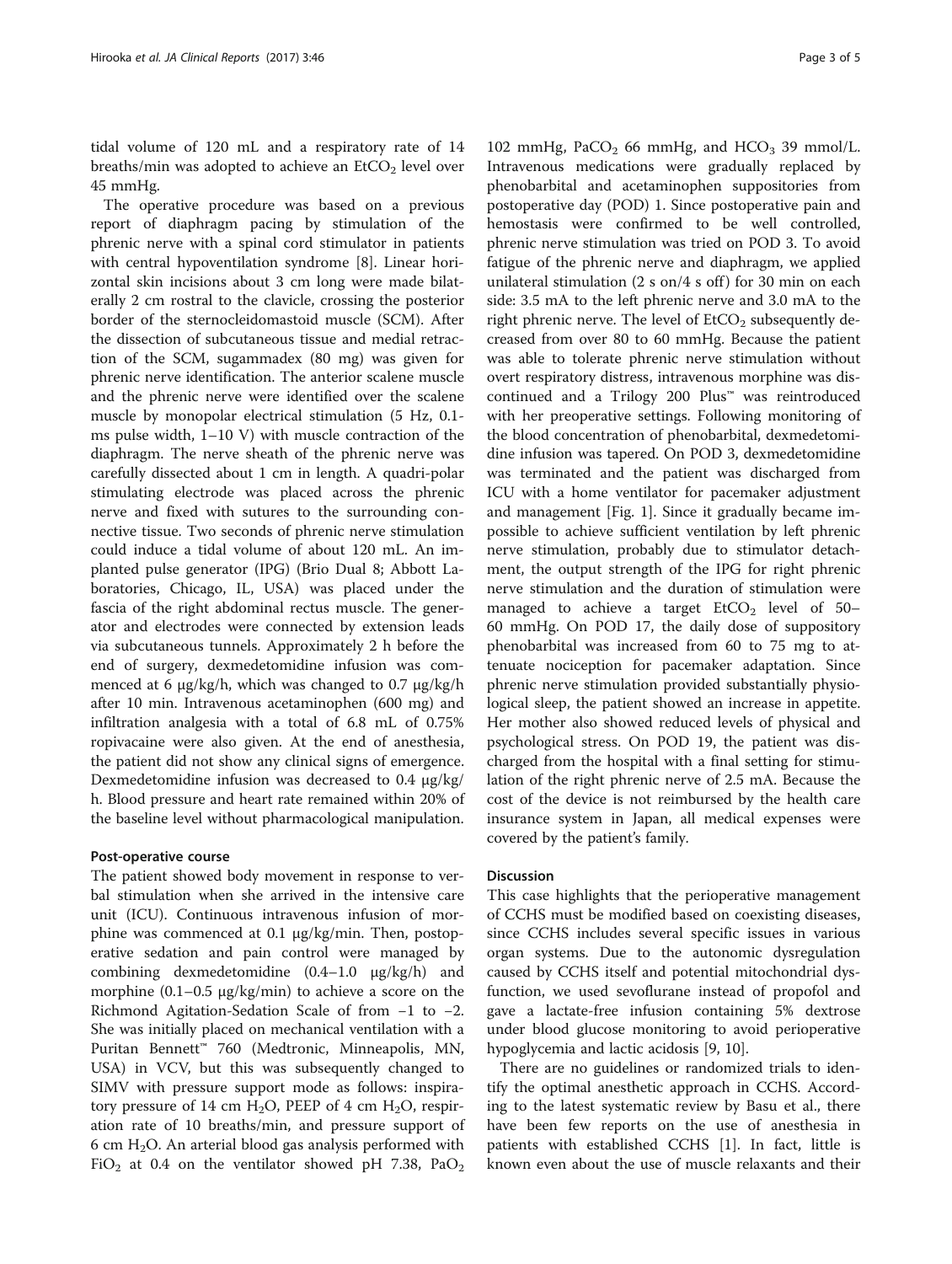<span id="page-3-0"></span>

|                                               |                                                                                                                                         | POD <sub>0</sub>          |                           | POD <sub>1</sub> | POD <sub>2</sub> | POD <sub>3</sub>                        |
|-----------------------------------------------|-----------------------------------------------------------------------------------------------------------------------------------------|---------------------------|---------------------------|------------------|------------------|-----------------------------------------|
| <b>Richmond Agitation-Sedation Scale</b>      |                                                                                                                                         | $-2 \sim -1$              |                           | $-2 \sim +1$     | $-1 \sim +2$     | $-2 \sim +1$                            |
| Medication                                    |                                                                                                                                         |                           |                           |                  |                  |                                         |
| <b>Intravenous</b>                            | Dexmedetomidine (µg/kg/hr) 0.4 --------------------------- 0.6 -- 1.0 ------- 0.7 -------- 0.5 ------------- 0.4 --------------------// |                           |                           |                  |                  |                                         |
|                                               | Morphine (µg/kg/min)                                                                                                                    |                           |                           |                  |                  |                                         |
| <b>Suppository</b>                            | Phenobarbital (mg/day)                                                                                                                  |                           |                           | $\perp$ 60       | ↓60              | $\perp$ 60                              |
|                                               | Acetaminophen (mg/day)                                                                                                                  |                           |                           | $\perp 600$      | $\downarrow$ 600 | $\downarrow$ 600                        |
| Mechanical ventilation (FiO <sub>2</sub> 0.4) |                                                                                                                                         |                           | Puritan Bennett 760       |                  | Trilogy200Plus   |                                         |
|                                               |                                                                                                                                         | <b>VCV</b>                |                           | $SIMV + PS$      |                  | <b>SIMV</b><br>(same as pre-Op setting) |
|                                               |                                                                                                                                         | TV 70-90 mL               | IP 14 cmH <sub>2</sub> O  | $\rightarrow$    |                  | TV 160 mL                               |
|                                               |                                                                                                                                         | PEEP 4 cmH <sub>2</sub> O | PEEP 4 cmH <sub>2</sub> O | $\rightarrow$    |                  | PEEP 5 cmH <sub>2</sub> O               |
|                                               |                                                                                                                                         | <b>RR 10/min</b>          | <b>RR 10/min</b>          | $\rightarrow$    | 12/min           | Inspiratory time 0.8s                   |
|                                               |                                                                                                                                         | PS 6 cmH <sub>2</sub> O   | PS 6 cmH <sub>2</sub> O   | $\rightarrow$    |                  |                                         |
| Arterial blood gas                            |                                                                                                                                         |                           |                           |                  |                  |                                         |
|                                               |                                                                                                                                         | pH 7.43                   | 7.38                      | 7.47             |                  |                                         |
|                                               | PaO <sub>2</sub> (mmHg) / PaCO <sub>2</sub> (mmHg) 136 / 56.2                                                                           |                           | 102/66.4                  | 104/             |                  |                                         |

impact on postoperative apnea. It is recommended that, if neuromuscular blockade is considered to facilitate surgical intervention, neuromuscular blockade should be monitored and sugammadex is needed to avoid residual blockade [\[1](#page-4-0)]. In the present case, the tracheostomy tube was replaced by orotracheal intubation because surgical intervention that reaches the cervical region may cause accidental extubation of the former. Moreover, early extubation was not required as postoperative respiratory support was planned in advance. In addition, relatively short-acting anesthetic agents were preferred to minimize postoperative respiratory depression. Drugs that directly decrease blood pressure and heart rate are not recommended since CCHS is a multisystem disorder that causes autonomic instability, resulting in possible bradycardia and transient asystole [\[9](#page-4-0)].

Dexmedetomidine, an alpha-2 agonist which has a sedative effect by reducing the activity in the locus coeruleus in the central nervous system, has been used as a perioperative adjunct drug to reduce complications such as agitation, delirium, shivering, and pain in pediatric patients [[11](#page-4-0)]. Although minimal depression of the respiratory system while maintaining a patent airway is a considerable advantage of dexmedetomidine, there have been few reports of its use in CCHS. Kameyama et al. described a 2-year-old girl with CCHS who required postoperative mechanical ventilation due to poor intraoperative oxygenation. The co-administration of dexmedetomidine and midazolam was selected to avoid continuous sedation. However, they did not suspend sedative infusions because the patient became agitated [[12\]](#page-4-0). This suggests that a combination of dexmedetomidine and

midazolam is insufficient to attenuate nociception caused by artificial ventilation. Thus, in our case, low-dose intravenous morphine was supplemented with dexmedetomidine to attenuate the levels of pain and nociception. Morphine is not a short-acting agent and potentially causes respiratory depression if an overdose is given, but we estimated that several days would be required for pacemaker adjustment and adaptation. Therefore, we chose low-dose intravenous morphine as a reliable analgesia. It has been reported that opioid-free continuous paravertebral block provided appropriate analgesia with less respiratory depression [\[13](#page-4-0)]. However, the surgical site of our patient extended to the abdomen, and her history of repeated self-dislodgement of the ventilator tube suggested the possibility of accidental catheter removal. The mechanism of the analgesic effect of dexmedetomidine is still unclear and may be partly due to its function as an anxiolytic. The ability to reduce opioid consumption through the use of dexmedetomidine is an advantage for patients with CCHS. Our patient seemed to be well-sedated with a combination of dexmedetomidine (1.0 μg/kg/h) and morphine (0.1 μg/kg/ min), but she was easily aroused and responded to nursing intervention. When dexmedetomidine was decreased to 0.7 μg/kg/h, spontaneous ventilation was regained. Dexmedetomidine has not been extensively studied in terms of its pharmacologic and physiologic effects in a pediatric population [[11](#page-4-0)]. Therefore, we initiated dexmedetomidine infusion beginning in the intraoperative period under strict observation and monitoring by anesthesiologists. We observed neither cardiac instability caused by loading infusion nor inadequate sedation during patient transfer.